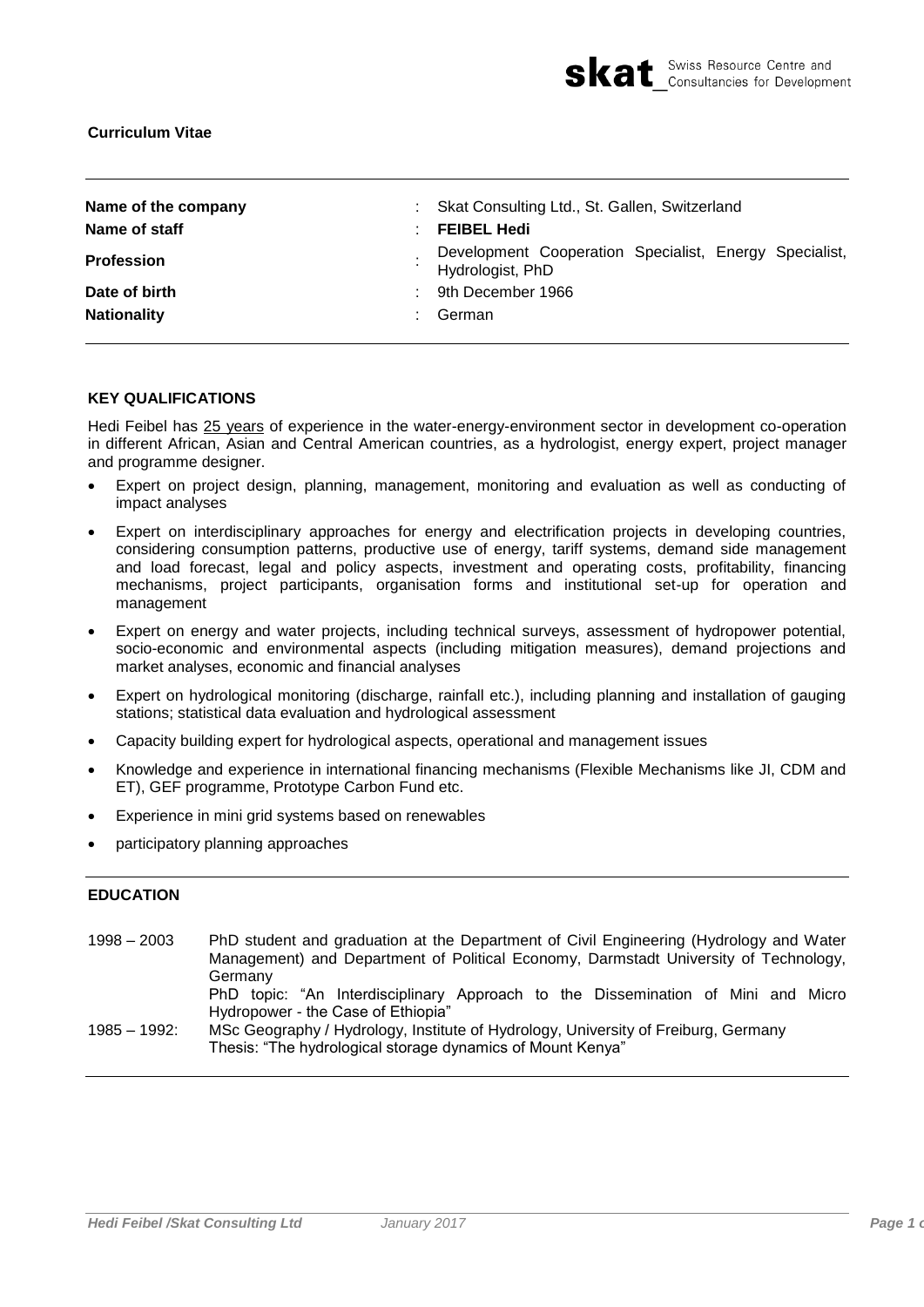## **LANGUAGES**

|                        | speaking  | reading   | writing   |
|------------------------|-----------|-----------|-----------|
| German (mother tongue) | excellent | excellent | excellent |
| English                | excellent | excellent | excellent |
| French                 | excellent | excellent | very good |
| Spanish                | basic     | fair      | basic     |
| Indonesian             | fair      | good      | fair      |

# **Specific country experience**

| Country       | Year                                        | Country     | Year                         |
|---------------|---------------------------------------------|-------------|------------------------------|
| Albania:      | 2007, 2008                                  | Kyrgyzstan: | 2015                         |
| Benin:        | 1993, 1994                                  | Laos:       | 2012                         |
| Burkina Faso: | 1997, 2011                                  | Liberia:    | 2012, 2013                   |
| Burundi       | 2012                                        | Mali:       | 1995, 1996, 2005, 2007       |
| Cameroon:     | 1994                                        | Morocco:    | 2003, 2015                   |
| Caribbean:    | 2005                                        | Nepal:      | 2003, 2004, 2005, 2010, 2016 |
| Chad:         | 1995                                        | Rwanda      | 1992, 2012                   |
| China:        | 1998                                        | Tajikistan: | 2005, 2006, 2007, 2008, 2009 |
| DR Congo:     | 2010, 2012, 2013                            | Tanzania:   | 2013                         |
| Ethiopia:     | 1999, 2000, 2001, 2008, 2013,<br>2014       | Togo:       | 1992, 1993, 1994             |
| Germany:      | 1993, 1997, 1998                            | Tunisia:    | 2012                         |
| Ghana         | 2015, 2016                                  | Vietnam:    | 2004, 2006                   |
| Guinea        | 2016                                        |             |                              |
| Indonesia     | 1990, 2006, 2007, 2008, 2009,<br>2010, 2011 |             |                              |

# **PROFESSIONAL EXPERIENCE**

#### *Skat Consulting Ltd., St Gallen, Switzerland*

# *Team member in the « Energy and Climate Change » Department*

#### Tasks:

- Specialist consulting services in all aspects of rural electrification, renewable energy development and water supply in developing countries
- Specialist consulting services in project planning, management, monitoring and evaluation especially in the fields of hydropower, water supply and water resources management

# **Main activities / Projects :**

- Deputy team leader for the Backstopping for the "Ghana Electricity Sector Support Project" within the framework of the 3<sup>rd</sup> phase of the Ghana Energy Development and Access Program (GEDAP III); assistance in project planning, institutional strengthening of electricity utilities, extension of distribution infrastructure, support of renewables (RE) and promoting energy efficiency (EE) measures; **Ghana** (State Secretariat for Economic Affairs / Switzerland SECO, 2015-2020)
- ["Swiss Small Hydro"](http://swissmallhydro.ch/de/home/) Development of a future strategy for the association; support of the process for the development of a future strategy; online survey among members, semi-structured phone interviews of key stakeholders, preparation and facilitation of a strategy workshop, **Switzerland** (Swiss Small Hydro, 2016/2017)
- Preparation and implementation of the **"**Hydropower O & M Workshop" supported by SECO and World Bank in Martigny, Switzerland, under the "Swiss Water Partnership SWP"; support of hydropower operators from countries in the South to develop case studies to be presented,

March 2012- ongoing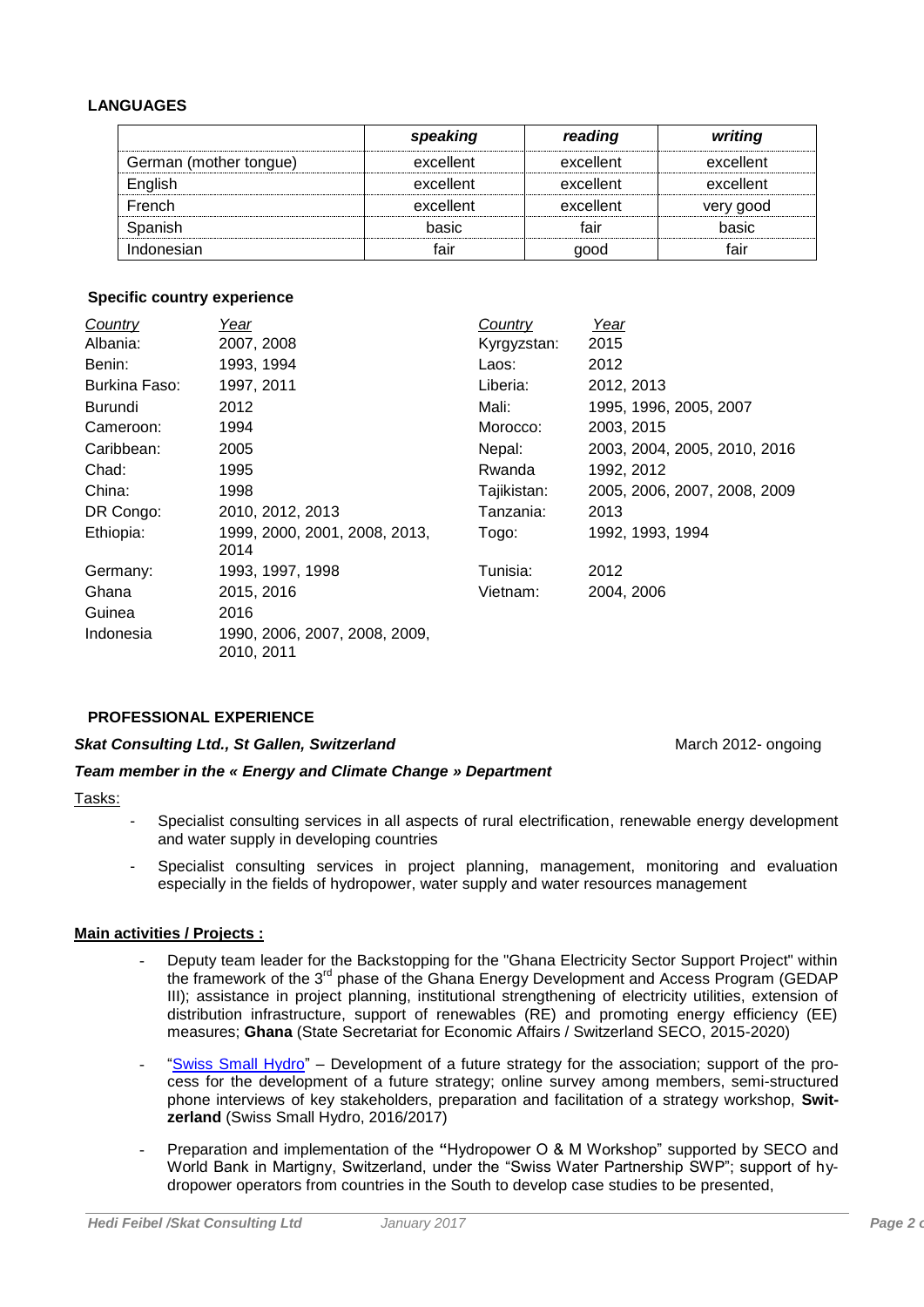development of a workshop concept and reporting, **Switzerland** (Swiss Water Partnership, 2016)

- Support of and cooperation with the [Hydro Empowerment Network HPNET](http://www.hpnet.org/) with regard to the restructuring of the network and the preparation of the annual gathering in Kathmandu, Nepal (Skat Project Fund, 2016/2017)
- Regional assessment of the potential for retrofitting small hydropower capacity at existing barrages / dams in SADC countries; analysis of political, legal, regulatory and economic frame conditions in all SADC countries, specification of selection criteria and country prioritisation (e.g. electrification rate, generation deficit, feed-in tariff, net metering, grid-code, average electricity generation cost, tariff scheme). Parallel analyses of retrofitting potential based on FAO Aquastat database on dams and irrigation areas to finally provide a ranking of potential sites and recommendations for follow-up, **SADC countries** (GIZ, 2016)
- Creating a program document on upgrading the hydro-meteorological network and database for small-scale hydro power (< 30 MW) in Guinea and Sierra Leone on behalf of the ECOWAS Centre for Renewable Energy and Energy Efficiency (ECREEE). Provided services: rapid literature and data review, field reconnaissance (baseline data, current institutional setup, exchange with relevant stakeholders, training needs assessment) and establishment of a Program Document with consistent and efficient measures to upgrade/build up a network and maintain it (activities, timeline, budget), **Guinee & Sierra Leone** (ECREEE, 2016)
- Backstopper to the a) PSP Hydro Project of GIZ / Rwanda (PSP = Private Sector Participation in Hydropower Development) and b) Promotion of Private Sector Investment in Village Grids; evaluation of three draft project proposals  $(300 \text{ kW} - 1.3 \text{ MW})$  with regard to cost efficiency (load factor, CAPEX, OPEX, revenues etc.) and technical aspects; advisory service on detailed technical designs and during construction monitoring of mini grids, **Rwanda** (GIZ, 2016)
- Swiss representative and IEA Photovoltaic Power Systems PVPS "Task 9" project's co-manager (Operating Agent); within this Task 9 which is working on "Deployment of PV in Emerging Countries" main activities in the fields of hybrid mini grids and distributed generation, as well as strategic positioning of Task 9 in the future, enhancing partnerships with other international organisations and improvement of Task 9 visibility; **International** (REPIC, 2015-2017)
- Backstopper to the PSP Hydro Project of GIZ / Rwanda (PSP = Private Sector Participation in Micro-Hydro Power Supply for Rural Development, Rwanda): Assessment and recommendation on specific mini hydropower projects (technical design, economic analysis, management structure etc.) and thorough revision of 1) "design criteria for quality and safety" and 2) "commissioning checklist", for micro hydro isolated village grids under the so-called "result-based financing", **Rwanda** (GIZ, 2015)
- Coordination and contribution to the 6 Modules of the comprehensive "Documentation Mini and Small Hydro" on behalf of SFOE; complete drafting of Module 1: "Overview on Mini and Small Hydropower and Stakeholders" as part of the documentation. Module 1 comprises the history, development, importance and general information on mini and small hydropower in Switzerland, **Switzerland** (Swiss Federal Office of Energy SFOE, 2015-2017)
- Collection of hydrological data for small and medium hydropower climate risk assessment in Morocco. While the European Bank for Reconstruction & Development EBRD is considering to offer a loan of up to 40 Mio Euro to ONEE (national water and energy utility) for the rehabilitation of hydropower plants and dams, the main task of the assignment was to collect information for the assessment of current and future hydrological conditions of ONEE's hydropower assets, to provide information on irrigation, on residual flow regulations and technical information on hydropower plants and to give recommendations on follow-up activities; **Morocco**, Posch + Partner, 2015
- "Program for the Promotion of Renewable Energies II", Technical Assistance for the Construction and Rehabilitation of Small Hydro Power Plants and Support of the Bank of Georgia; Assessment / plausibility check of the hydrological study including quality of database, method of data evaluation and conclusions, risk assessment (wrong forecast), estimation of sediment transport, determination of environmental flow and of the flood flows; **Georgia**, KfW; 2015-2016
- Project planning for the Helvetas-supported project "Green Skills Training in Rural Areas G-STAR" (namely thermal insulation of buildings and energy efficient stoves) in Kyrgyzstan; participatory development of a logframe together with local team, exchange with key stakeholders in the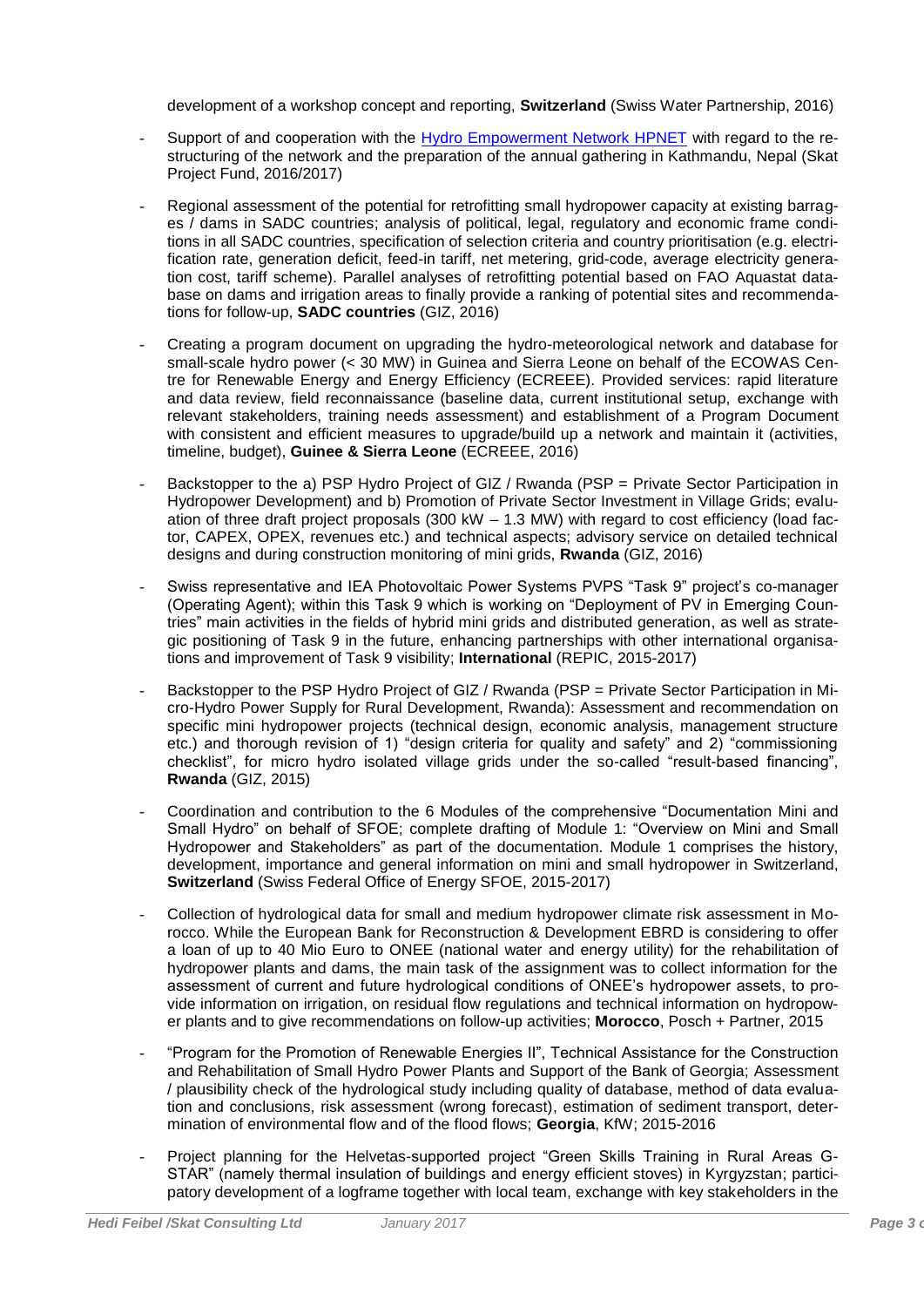vocational training and energy sector, elaboration of Project Document including context, brief history, lessons learned, alignment of the project, description of logframe, implementation strategy, stakeholders & partners, human resources & budget), risk assessment and mitigation measures; **Kyrgyzstan** (Helvetas Swiss Intercooperation, 2015)

- Development of an "Overall Concept for the Establishment of a Comprehensive Mini and Small Hydropower Documentation", **Switzerland / international** and "Evaluation of the Cost Structure of Small Hydropower Plants in Switzerland", **Switzerland** (Swiss Federal Office of Energy, 2014)
- Evaluation of 19 proposals for renewable energy mini-grid projects (PV, hydropower, biomass, wind, hybrid) from different ECOWAS countries with regard to technical, economic and management aspects; establishment of an evaluation table with relevant criteria and of a summarising report; evaluation criteria include e.g. feasibility (technical and economic), sustainability (ownership, O&M and tariff structure, trainings etc.), relevance (addressing key challenges, synergies, avoid duplication etc.), impact (encourage productive use, multiplier effect, etc.), effectiveness (e.g. cost effectiveness, cost per installed kW, per household, per kWh etc.); **ECOWAS** (ECREEE, 2014)
- Support the PSP Hydro team (PSP = Private Sector Participation in Micro-Hydro Power Supply for Rural Development, Rwanda) in establishing a detailed evaluation matrix of project proposals (clear and transparent guidance regarding minimum requirements and number of points to be awarded); backstopping during the technical evaluation of submitted proposals, i.e. advice and assessments with specific technical questions Under this PSP hydro phase (2013-17), 9 Micro-Hydro Power plants are tendered out to Small and Medium-Sized Enterprises by the national utility EWSA. PSP Hydro supports the firms in the process of constructing and operating the systems; **Rwanda** (GIZ, 2014)
- Establishment of an evaluation matrix for technical, financial and economic scoring of mini and small hydropower project proposals from developers who applied for the cost covering feed-in tariff in Switzerland, **Switzerland** (Swiss Federal Office of Energy SFOE, 2014)
- "Nexus application in interventions of Austrian Development Cooperation in Ethiopia": analysis of the application of a "nexus-like" approach, possible improvements drivers and barriers, entry points existing knowledge and capacity gaps with regard to the Nexus approach; besides the analysis on a more strategic policy level, the programme "Livelihood improvement through sustainable resource management in N-Gondar" and the project "Reducing land degradation and farmers' vulnerability to climate change in the highland dry areas of north-western Ethiopia" were surveyed; **Ethiopia** (Austrian Development Agency ADA, 2014)
- Contribution to the preparation and reporting of the AGUASAN Workshop (June 2014) "Water challenges beyond WASH – bridging the water, food and energy sector divides; **Switzerland** (SDC, 2014)
- Preparation of a joint seminar proposal for the "World Water Week 2014", Stockholm: case study on combined solutions for drinking water supply, irrigation, waste water and energy (own financing, 2014)
- Preparatory works and feasibility study for the establishment of a "Promotion Centre for Renewable Energies" in South Kivu for the "Biodiversity and Forest Programme PBF in DR Congo"; the general objective of the PBF is protection of biodiversity, sustainable management of tropical forests and improvement of the living conditions in protected areas and adjacent zones. The Centre is expected to bring together the different relevant stakeholders (networking), coordinate activities, offer training, attract micro-finance options for entrepreneurs etc. Main tasks of the consultancy are to do a stakeholder analysis, get an overview on activities in the sector, identify promising courses of action considering e.g. improved stoves, alternative combustibles like briquettes (made of agricultural residues, animal faeces etc.), biogas; energy efficiency, usage of PV systems, etc. and finally to establish a business plan for a sustainable operation of the Centre (required infrastructure, staff, equipment, task descriptions etc.), **DR Congo** (GIZ, 2013)
- Identification and characterisation of a number of small hydropower projects in the context of the "Scaling Up Renewable Energy Program (SREP) for low income countries" in Liberia. Being approved as a SREP pilot country Liberia was tentatively allocated a fund of up to USD 50 million to support the implementation of RE investments. The consultancy includes: review of documentation provided by AfDB, WB and RREA, review of benchmarks and selection criteria, site screening, hydrological study and capacity building, field visit for site assessment, cost and performance estimations and contribution to the SREP Concept Note, **Liberia** (African Development Bank,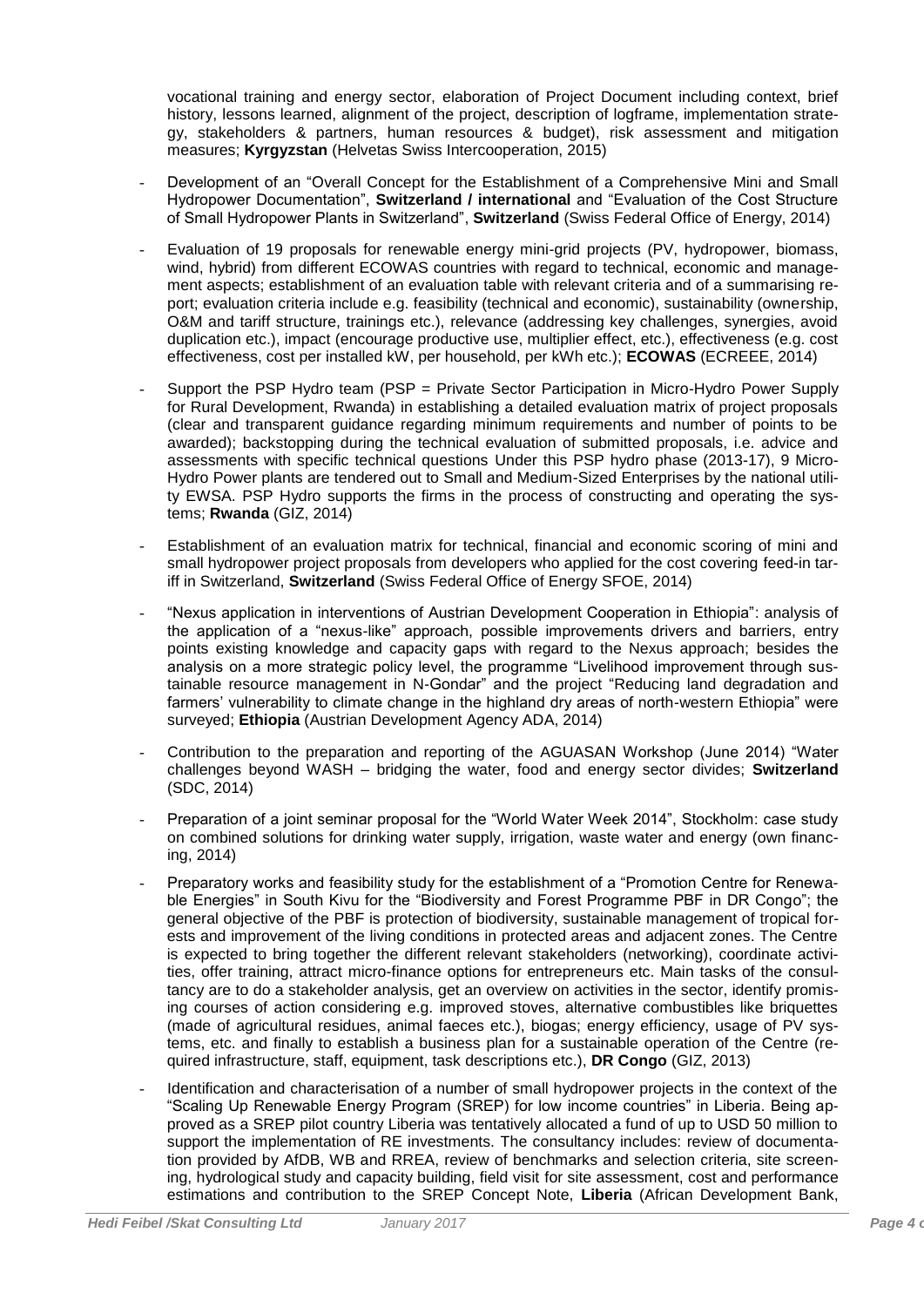2013)

- Quality check of mini hydro feasibility studies under the project "Private Sector Participation in Micro-Hydro Power Supply for Rural Development, Rwanda" (PSP hydro): Technical evaluation of feasibility studies for Mashyiga (180 kW), Maruruma (380 kW), Kavumu (380 kW) and other sites to provide a basis for approval of co-financing. Provision of technical advice on hydrological analysis, design of civil works and of electro-mechanical equipment, erosion protection, required rehabilitation measures, cost estimates, economic and financial analysis etc., recommendations on improvements of feasibility studies to facilitate their acceptance by donor agencies and banks and to increase the sustainability of O&M once the systems are implemented; **Rwanda** (GIZ, 2013)
- Evaluation of the added value of the so-called "Swiss Water & Sanitation NGO Consortium". The Consortium is a programme jointly developed by 8 Swiss NGOs within the framework of the 0.5% Message of the Swiss Parliament. The programme aims at improving the living conditions of populations in rural areas in countries lagging far behind the MDG target for water and sanitation. It is running from Aug 2011 to Dec 2013 with a budget of 19.145 mio. CHF. In 16 countries, the Consortium implements 27 projects having been designed as extensions or scaling-up initiatives of on-going projects. The evaluation concerns the East African part of the activities, **Ethiopia** (SDC, 2013)
- Desk Study on Framework and Investment Conditions for Small Hydropower (< 10 MW) in Bulgaria, Romania, Slovenia and Slovakia; analysis and comparative assessment of current electricity supply, role of hydropower, future potential of small hydropower, important stakeholders in the sector, energy policy, legal framework (feed-in tariff systems, quota and green certificates etc.) and investment support in all 4 countries, **Bulgaria, Romania, Slovenia, Slovakia** (Sol-E Suisse AG, 2013)
- Feasibility Studies for six Mini-Hydropower Projects in Tanzania; support of 6 MHP project developers in building their capacity to access financing by assisting them with completing comprehensive feasibility studies; combined capacity of about 7.5 MW; evaluation and assessment of existing studies and preliminary hydrological investigations, site investigations, support to install and operate gauging stations for water level and flow measurement; training of local staff, evaluation of existing information, studies and hydrological and meteorological data and information, determination of flow duration curves, uncertainty analyses, risk assessment, **Tanzania** (GVEP, 2013)
- Plausibility check of the available hydrological studies for HPP Boshava and Vatashka, Macedonia, studying and plausibility check of available reports and data; hydrologic data evaluation, establishment of mean duration curves and risk assessment, **Republic of Macedonia**, (Hydro Bosava Kavadarci, Republic of Macedonia, 2012)
- Scoping of Opportunities for Integrating Micro-Hydro Turbines (MHP) into existing Irrigation Weirs in the Lower Mekong Basin under the "Support to sustainable hydropower in the Mekong Basin" of GIZ / MRC (Mekong River Commission); evaluation of the potential for integrating MHP schemes into existing irrigation weirs, in combination with measures for improving fish passage, thus improving the multi-purpose use of existing irrigation structures; analysis of hydrology, water availability and generation potential, different MHP technologies, generic potential layouts and designs (at the pre-feasibility level) for these micro hydro applications on existing structures, potential for combined operation with new fish passage facilities, potential for grid-connection or offgrid use (including potential contractual arrangements if applicable), considerations of feed in tariff arrangements, **Laos** (GIZ, 2012)
- Identification mission for the establishment of the Project Document for the PEPP (Programme Eau Potable pour la Population des Grands Lacs, Rwanda, DR Congo, Burundi = Programme for the Drinking Water Supply of the Population in the Region of the Great Lakes); mission to Rwanda, DR Congo and Burundi to get an overview on lessons learned and ongoing projects, to define the project partners, the main stakeholders and to establish the general project approach and the logframe, **Rwanda, DR Congo, Burundi** (SDC, 2012, ongoing)
- Detailed hydrological analysis for the privately financed 10 MW hydropower system Prell. Albania. Assessment and evaluation of the various available hydrological studies, analysis of available hydrological data from 2 gauging stations (establishment of rating curves and flow duration curves), recommendations, risk assessment and calculation of the residual flow as a basis for the planning and detailed design of the hydropower system. The hydropower system Prell will have a nominal capacity of 10 MW and will be financed by private investors at a total project budget of 20 million Euro (30 % Albanian investors and 70 % Hydroplan Green World AS, Norway) with external financing from Norwegian export fund and the Green for Growth Fund GGF Southeast Europe, **Al-**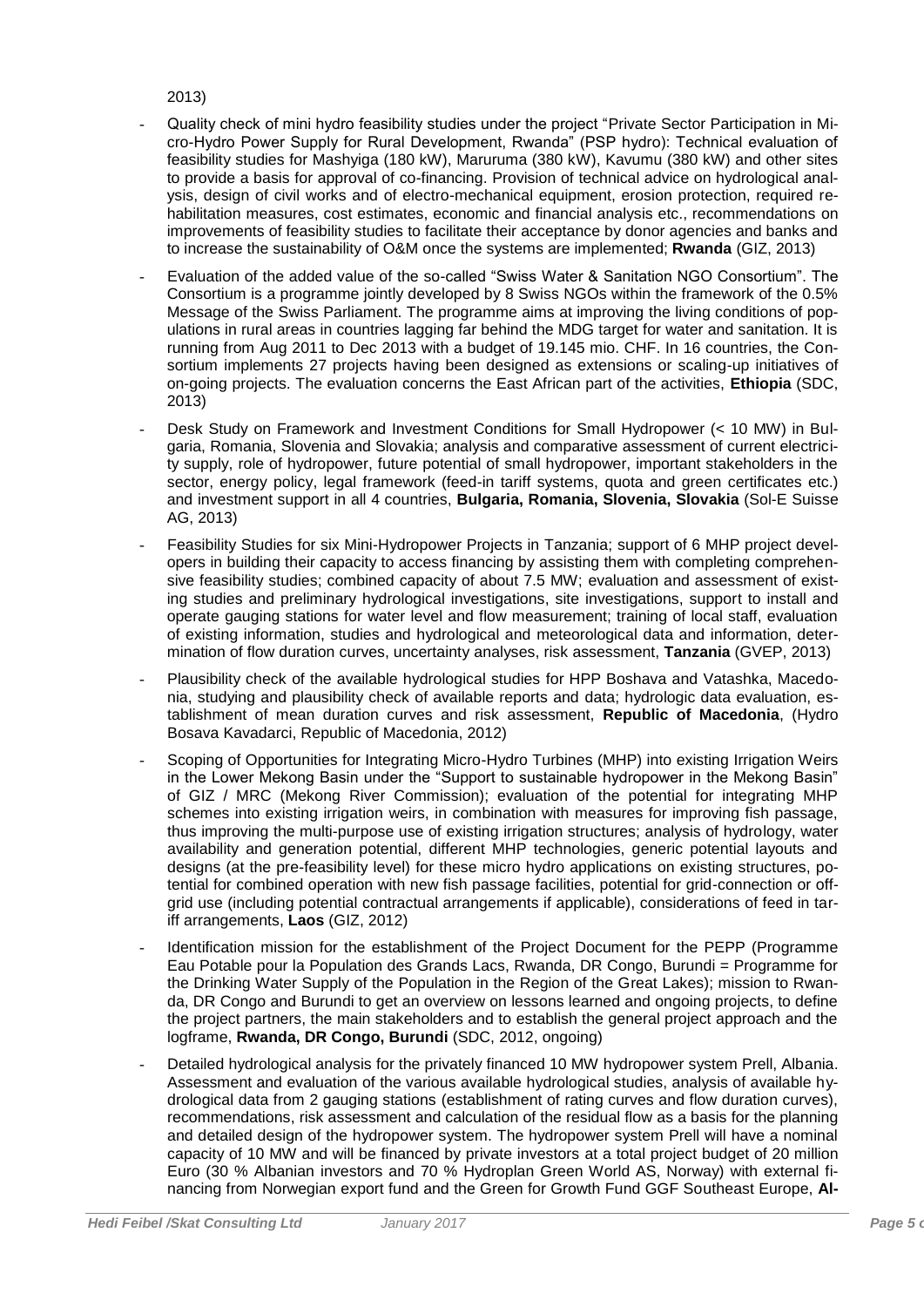**bania** (Hydroplan, GGF, 2012)

- Assistance in preparation and execution of a five-day regional workshop on « small-scale hydropower development in the ECOWAS countries » in Monrovia / Liberia, in cooperation with the ECOWAS Regional Centre for Renewable Energies and Energy Efficiency ECREEE ; review and improvement of the project document for the ECOWAS Up-Scale Programme for small-scale hydropower for the coming 5 years, on the basis of country-specific contributions; identification of national, regional and local stakeholders and analysis of their roles, their activities and capacity building and capacity development needs (including trainings) ; support for the establishment of data base / inventory on SHP resources/projects; evaluation of political, institutional, legal and regulatory, financial and technical frame conditions and preliminary analysis of barriers. The Programme includes: policy and regulatory framework, capacity development, knowledge management and awareness creation, business and investment promotion through support of projects and programmes, **ECOWAS countries** (UNIDO, 2012)
- Study on the available potential of mini and small hydropower in the drinking water supply system of SONEDE /Tunisia ; evaluation of required investments and the economic profitability, proposal of an action plan to make use of the hydropower potential ; assistance to SONEDE to realise a pilot project to test the mini / small hydropower technology ; organisation and implementation of a respective 3-days training session on mini and small hydropower technology for the technicians of the water (SONEDE) and electricity supply (STEG) utilities, **Tunisia** (GIZ, 2012)

# *Team member in the "Consulting Department" of ENTEC AG, St. Gallen, Switzerland*

May 2003 to Feb 2012

- Tasks:
- Specialist consulting services in all aspects of rural electrification and renewable energy development in developing countries
- Specialist consulting services in project planning and implementation, management, monitoring and evaluation
- Specialist consulting services in hydropower, water supply and water resources management

# **Main Activities / Projects :**

- Review and commenting of program and project proposals submitted for council approval under the Global Environmental Fund (GEF) Trust Fund; focal area "climate change" under different Work Programs, **Global** (Federal Office for the Environment FOEN / Switzerland, 2005-2008, 2011 ongoing)
- Investment conditions in the hydropower sector in Himachal Pradesh / India; analysis of policies, regulatory framework (national and state level), tax liabilities, incentives and subsidies, allocation of projects, rules, requirements and duties for project developers, general market assessment, scenario analysis for investment and operation costs for 2 case studies (including CDM validation), options for financing and operation models, barrier and risk assessment, **India** (GIZ / international Services IS, 2011)
- Evaluation of the scientific partnership between 2IE and EPFL; Main tasks within this assignment is the in-depth evaluation of a long-standing scientific partnership between the International Institute for Water and Environmental Engineering (2iE) in Ouagadougou / Burkina Faso and EPFL (Ecole Polytechnique Fédérale de Lausanne) in Switzerland with regard to its relevance, efficiency, effectiveness, its impacts and sustainability. Both schools were visited and all kind of relevant stakeholders (staff, students and former students, employers, international organisations, etc.) were interviewed. Main subjects were development of the partnership and of the two schools over the time, recent changes within SDC, in how far does education and (applied) research at 2iE contribute to the development in the region, chances on the employment market, impact of the introduction of the BMD system, gender aspects, quality control system at 2iE, strengthening of academic capacities, activities of other organisations, EPFL's interest in the partnership and finally future perspectives, **Burkina Faso / Switzerland** (SDC, 2011)
- Water supply of medium-sized towns, feasibility study on the application of renewable energies, DR Congo; investigation of potential hydropower sites for the electricity supply of existing water supply systems in 10 towns, assessment of energy demand and potential and of the general feasibility of hydropower systems for the respective locations in the regions Bandundu and Kasaï; preliminary design, rough cost estimate and risk analysis, **DR Congo** (KfW, 2010)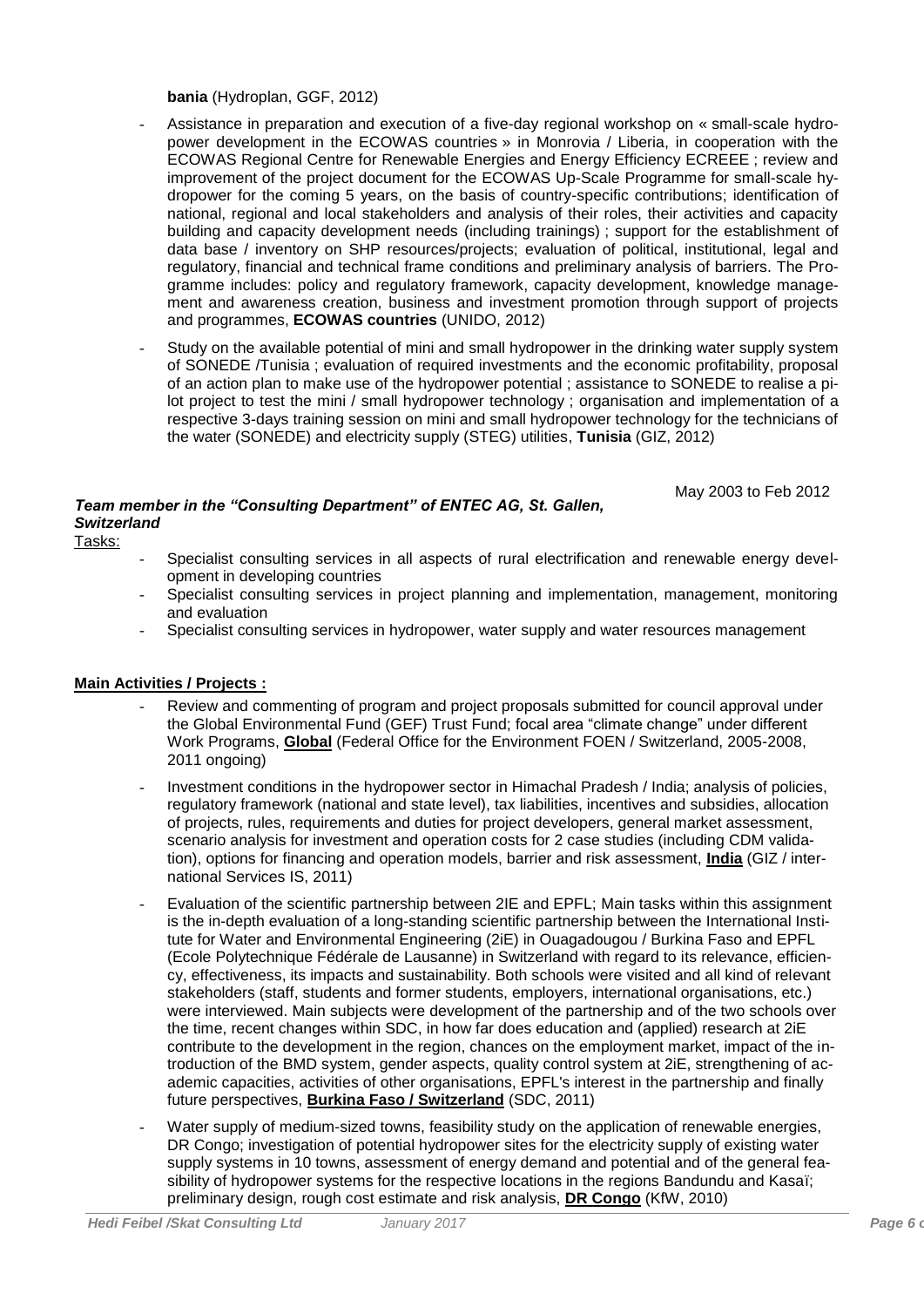- Technical Support Unit TSU, Energising Development II, Indonesia, under the Green PNPM (the World Bank financed national rural empowerment program) TSU assists the realisation of 70 to 100 MHP schemes annually; Mini hydropower (MHP) project preparation support (site identification, feasibility studies, engineering design), implementation of MHP schemes construction supervision, set up of management structures and procedures, promotion of productive use of energy, comprehensive capacity building and development of media (editing and authoring narration for films on productive use of energy and on institutional set-up including financial management and on site identification methods including hydrological aspects), backstopping of comprehensive impact monitoring activities; management of monitoring on "output level" and "outcome level" **Indonesia** (GTZ, co-financed by EnDev / Netherlands, 2009-2012)
- Small Hydropower Promotion Project SHPP, Nepal; continuous backstopping and content-wise input as assistance to the project leader; development of small-scale hydropower (100 kW to 10 MW) through private investors and communities whereby SHPP provides technical, managerial and legal support; assistance and capacity building to AEPC (Alternative Energy Promotion Centre) with regard to projects up to 1 MW, synchronisation of MHPs to the national grid, development of a standard power purchase agreement; **Nepal** (GTZ, 2003-2010); assistance to and coordination support of the DGIS component of the project: establishment of rural electrification entities (REE) who are trained in order to manage their own distribution grid (as part of the national grid); **Nepal** (GTZ, 2009/2010)
- Consulting Services for Evaluation and Business Plan Supervision of Hydropower Plants to be financed by the Raiffeisen Bank Sha, Tirana; comprehensive assessment of the hydrological studies submitted by private investors, evaluation of hydrological data and assessment of risks, **Albania** (Raiffeisen Bank, 2010)
- ASEAN-German Mini Hydro Project AGMHP; contribution of the chapters on management & administration and utilisation of energy to a "picture book on good & bad practices in the mini and micro hydro project sector in Southeast Asia", **ASEAN countries** (GTZ, 2008)
- Access to Modern Energy Services Ethiopia (AMES-E), Energizing Development EnDev Partnership between Netherlands Directorate-General for International Cooperation (DGIS) and German Federal Ministry for Economic Cooperation and Development (BMZ); Elaboration of a Baseline Study including stakeholder analysis, present access to electricity, energy policy and legal framework, financial aspects, barrier removal strategy and follow-up recommendations; advisory service on energy policy framework (feed-in law, PPA etc.), **Ethiopia** (GTZ, 2008/2009)
- Elaboration of a study on the establishment of a global support structure for Renewable Energy Technology Exchange RETEX with a specific focus on Mini- and Micro-Hydro Power; demand assessment, prioritisation of products and services to be offered, proposal of a sustainable structure and a detailed implementation plan, **global** (SDC, 2008/2009)
- *Evaluation mission* for the project "Valorisation of natural resources for the improvement of rural living standard - creation of a value added through decentralised energy systems based on Jatropha curcas"; assessment of the status quo of the project, the success of its action-research approach compared to similar projects in Mali based on the use of Jatropha; evaluation of available technical, economical and institutional data to assess project sustainability and potential for future dissemination of the approach; *planning mission* for the same project: development of a logframe together with the local team in a one-week workshop, **Mali** (SDC, 2005-2008)
- Project Co-director and Hydrologist, for the German-Albanian Financial Cooperation "Renewable Energies and Energy Efficiency Promotion Programme - Promotion of Small Hydropower Plants"; development of a tool to estimate flow duration curves for the sites under investigation based on available data and additional flow measurements; training of local staff to install/operate gauging stations, to realise flow measurements, to establish flow duration curves, to collect and evaluate data; in-depth assessment of hydrological studies for potential sites and recommendations on improvements; evaluation of methods to determine residual flows; determination of minimum duration curves for sensitivity analyses (for bankable documents); presentation on hydrological assessment for a stakeholder workshop, **Albania** (KfW, 2007-2009)
- Social development Specialist, for the Technical Assistance "Community-based Power Supply Project", input to maximize community participation; identifying viable community-based organizations and project stakeholders; determination of willingness to pay, current monthly household energy expenditure, demand and load forecast; participatory development of a legal structure and institutional set-up for sustainable operation & management including task descriptions and qualification of O&M staff, appropriate tariff structure; support of the transfer of ownership process;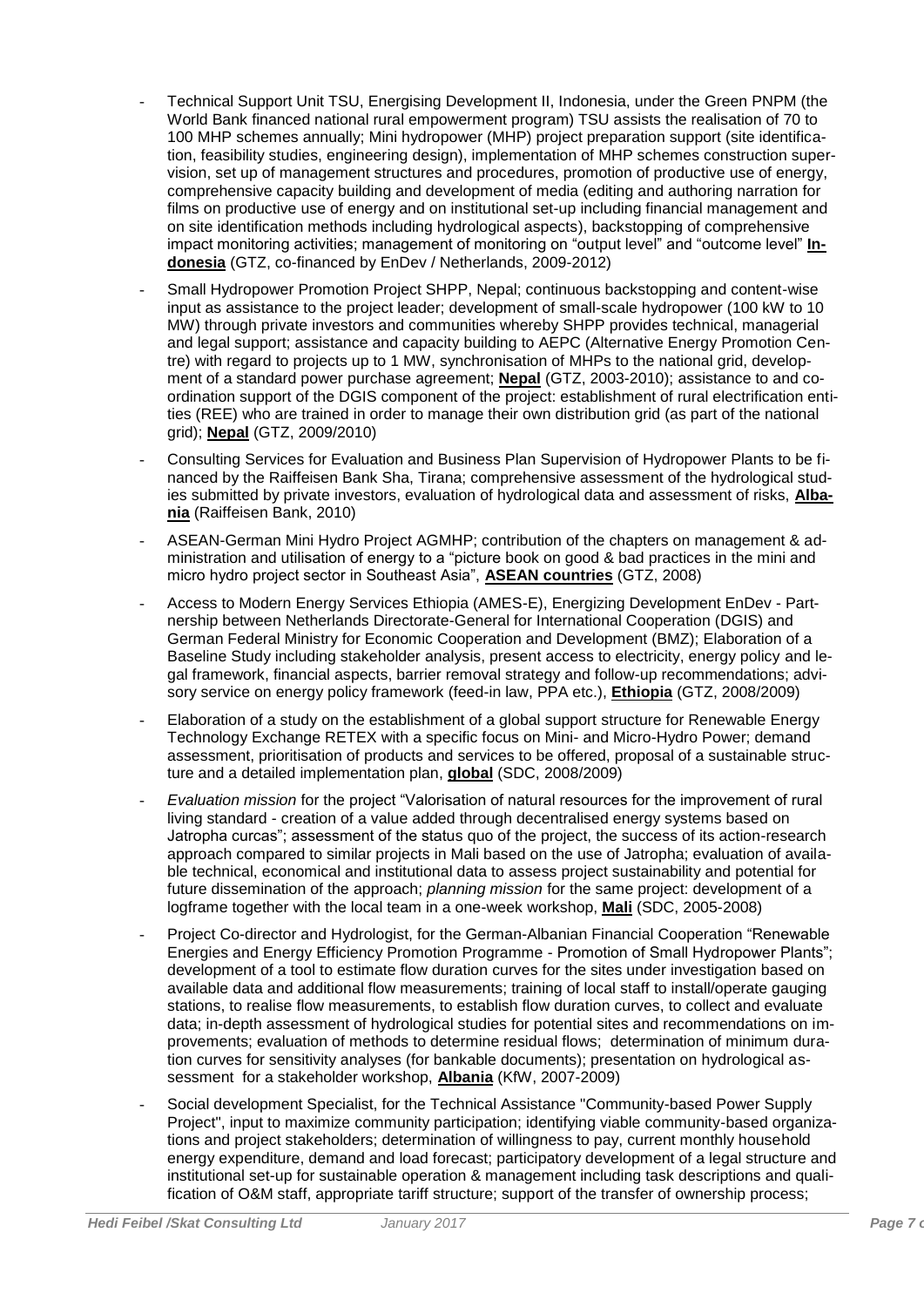awareness raising on energy saving and efficiency; capacity building of local experts; **Tajikistan** (ADB, 2006-2009)

- On behalf of Swiss Development Cooperation (SDC) preparation of the **InfoResources Focus No 2/06: "**Sustainable Energy – Rural Poverty Alleviation", **Global** (SDC, 2006)
- Mini Hydro Power Project MHPP Indonesia; elaboration of project planning, monitoring & evaluation documents for the continuation of MHPP (project goal: implementation of  $\sim 60$  sites); planning and follow-up of community based institutional set-ups including operation, management and ownership issues, tariff structure, demand forecast etc.; coordination and implementation of activities on promotion of productive use of energy (technical and institutional requirements) and of electricity supply for social infrastructure; development of information media and standard training packages on the above-mentioned subjects; capacity building of educational institutions, local partners, project developers; implementation of a representative baseline survey and impact monitoring (service quality, use of electricity, quality of life, willingness/ability to pay, energy expenditures, etc.); elaboration of a study on the impact of electrification on women; contribution to the establishment of a comprehensive data base including all relevant monitoring information of implemented sites; **Indonesia** (GTZ, co-financing by Energising Development, Netherlands, 2006- 2009)
- Area Team Leader in one of the four areas of the Vietnam-Sweden Rural Energy Programme VSRE; namely Area 4 "Institutional models for community service provision and appropriate regulations and implementation of pilot projects in two provinces"; analysis of different institutional models, operation and ownership models, options for community participation, development of productive end-use; contribution to Area 1 "Strengthening the implementing capacity of renewable energy policies"; development of tools and methods for participatory planning and implementation of micro/mini hydropower systems for rural electrification, assessment of willingness and ability to pay, load forecasting, establishment of institutional set-up for O&M etc., and analysis and recommendations on renewable energy policy issues; **Vietnam** (SIDA / Ministry of Industry Vietnam MoI, 2004-2008)
- Energy Expert, Elaboration of measures to improve energy efficiency and tariff collection rates in the supply area of PamirEnergy, a local utility which is a PPP project of Aga Khan Foundation for Economic Development (AKFED) and IFC; based on consumer surveys analysis of status quo and recommendations on: willingness and ability to pay, tariff system, metering, billing and collection, demand side management, including energy conservation and energy efficiency, marketing and communication, **Tajikistan** (IFC, 2005)
- Hydrologist expert, capacity building on field surveys for hydropower development; training on flow measurements, installation of river gauging stations and hydrological analysis; presentations on hydrological aspects, environmental issues and topographic and geological surveys at the seminar "Hydropower Development in the Caribbean"; contribution to Hydro Power Feasibility Studies for Dominica, GTZ/UNDP/GEF, Caribbean Renewable Energy Development Programme CREDP, **Caribbean** (GTZ, 2005)
- On behalf of Swiss Development Cooperation (SDC) preparation of a presentation for the Minister on Foreign Affairs of Switzerland on the topic "Peace through clean energy instead of war for oil – women's point of view", **Global** (SDC, 2004)
- Elaboration of a policy paper on "The Swiss Model: Hydropower as Impetus for Poverty Alleviation", analysis of the socio-economic development impact of rural electrification based on smallscale hydropower in Switzerland, **Global** (Swiss Department of Environment BUWAL, 2004)
- Preparation of a presentation on a "Critical comparison of selected financing mechanisms in relation to transaction costs and impact" for a Task 9 – Workshop of the Photovoltaic Power Systems Programme of the International Energy Agency, **Global** (2004)
- Evaluation mission for the project "Decentralized Electrification of remote rural areas based on decentralised hybrid systems (hydropower, solar and wind energy), the case of Ouneine Valley", with regard to institutional set-up, O&M issues, sustainability of the systems, community participation, customer satisfaction and potential for replication, **Morocco** (SDC, 2003/2004)
- On behalf of Swiss Development Cooperation (SDC) preparation of a presentation on "A new approach for a more efficient development cooperation", **Global** (SDC 2003)
- Elaboration of a product description on "Small-scale Hydropower for Rural Development" including collection and evaluation of all relevant information, lessons learned, market description etc. on the subject, **Global** (GTZ, 2003)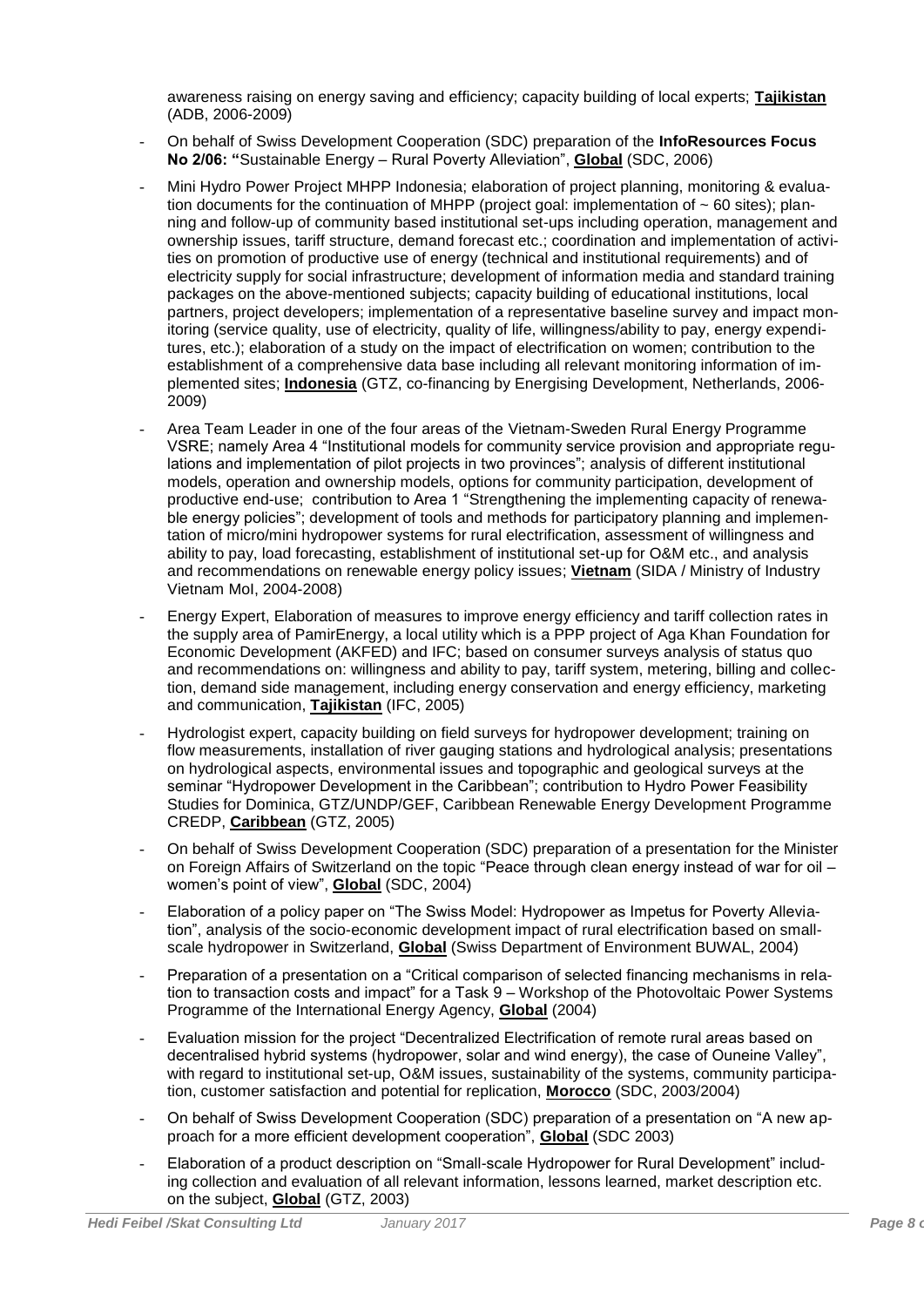- Assessment of the current experience with household and village scale hydro projects and proposal of a strategy for hydro projects with capacity smaller than 5 MW within the context of the "Baseline Survey, Monitoring and Evaluation Framework, and Hydro Market Development Strategy", **Ethiopia** (WB, 2003-2004)

#### *PhD researcher at the Centre for Interdisciplinary Studies of Technology, Darmstadt University of Technology, Germany* Oct 1998 – May 2003

### Field of activities :

- Management of an interdisciplinary research project in co-operation with Addis Ababa University, Ethiopia: **"An Interdisciplinary Approach to the Dissemination of Mini and Micro Hydropower - the Case of Ethiopia"**; PhD advisors Prof. Dr.-Ing. Ostrowski (Institute for Hydraulics and Water Resources Engineering, Section for Hydrology and Water Management) and Prof. Dr. rer. pol. Ipsen (Institute for Economics, Political Economy) publication see:<http://elib.tu-darmstadt.de/diss/000358/>
	- Research on aspects related to the dissemination of mini/micro hydropower technology in Ethiopia and their inter-linkage: legal and political aspects, investment and operating costs, profitability, participatory financing mechanisms, project participants / stakeholder analysis, organization forms, community participation, consumption patterns, tariff systems, demand side management, load forecast, etc.
	- supervision of student research projects and diploma theses of German and Ethiopian students of civil engineering and economics departments
	- project coordination at Darmstadt University of Technology and Addis Ababa University; management of project funds
	- organisation of a "Mini and Micro Hydropower Stakeholder Workshop" in Addis Ababa
- management and organisation of the interdisciplinary study focus "**technology and development cooperation**" (lectures on e.g. "**Participatory approaches in development cooperation**")
- elaboration of scientific proposal ("Global Change" programme)

# **UBP - Umweltschutz - Consulting GmbH, Wiesloch, Germany Aproperty Aproperty Aproperty Aproperty**

# Tasks:

Collaboration in projects on soil and groundwater protection and decontamination of industrial and other sites

# Main Activities / Projects :

- management and co-ordination of projects at different soil and groundwater decontamination sites, such as printing machine production, petrol and service stations, garages, market-gardens etc.
- elaboration of bid proposals, project reports and press releases
- field work: sample drawing, assistance at drilling works etc.
- data processing, interpretation and evaluation
- drafting of expert's reports and assessments; invoice verification

# **BELLER CONSULT, Freiburg i.B., Germany** Sept 1997 – Jan 1998

Tasks :

Team member in the hydraulic and environmental engineering department

# Main Activities / Projects :

- Design of the drainage system for rain water of the "solar settlement Schlierberg / Freiburg", preparation of tender documents, **Germany**
- Concept for a sustainable infrastructure system in "Shanghai Model Town Yangpu Dinghai" (120.000 inhabitants); assessment of available water resources and water demand (river water, rain water and treated waste water); drafting of an ecological approach for drinking water supply: improvement of the treatment process, recycling of treatment sludge, water storage and distribu-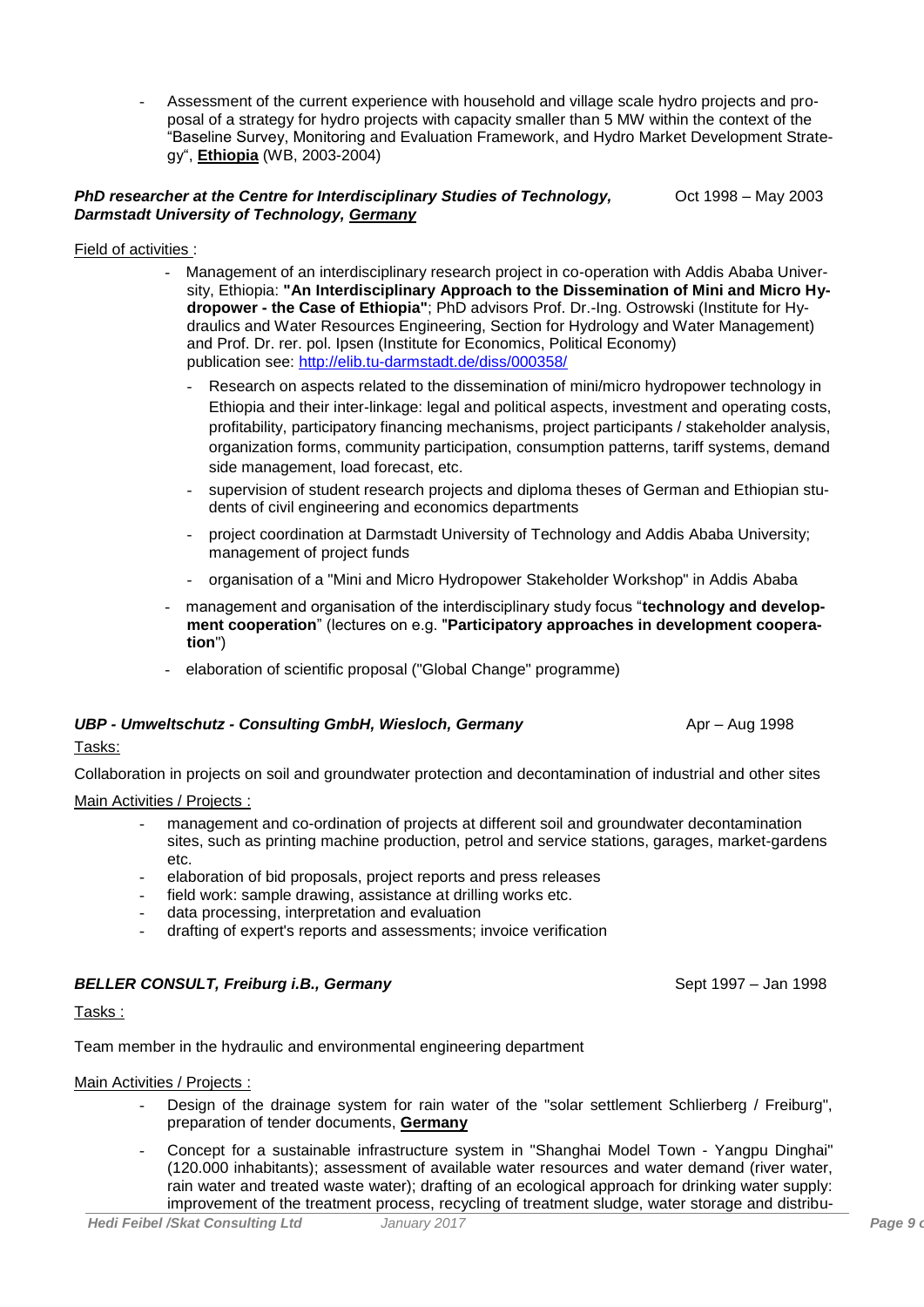tion, water saving measures; investment cost estimation for the proposed measures, **China**

- Service Station and Roadhouse Hegau-West; structural design: bill of quantities and costing for sewer system and seepage basins, **Germany**
- City of Villingen-Schwenningen sewer and channel cadastral: catchment basin of Seestrasse, Schwenningen: identification and data input of special structures (storage chambers, weirs, pumping chambers etc.) into the software HYSTEM-EXTRAN 5.1 for sewage systems, **Germany**

#### *IGIP, Consulting Engineers, Ingenieurgesellschaft für internationale Planungsaufgaben mbH Darmstadt, Germany* Sept 1992 – June 1997

### Tasks :

Water resources management (water supply and distribution, solar pumping systems, drainage planning), environmental management and resources management, hydrology, hydrogeology

### Main Activities / Projects :

### **Burkina Faso** (1997)

- Preparation of the tender documents for a water supply project of the town of Bobo Dioulasso
- Hydrological, ecological and economic studies within the scope of a pre-feasibility study for the water supply of the town Fada N'Gourma (28,000 inhabitants)
	- comparison of different solutions: groundwater or surface water (exploitation of an existing or a drinking water reservoir to be build)
	- hydrological studies; determination of the effective/usable water volume with regard to precipitation, runoff, infiltration, evaporation and silting-up of the lake
	- design of spill ways
	- environmental impact study
	- comparative economic calculations

Financing: KfW

#### **Mali** (1996)

- Detailed study of the water supply of 9 centres in the first region (Kayes)
- detailed study, preparation of tender documents, cost estimate

Financing: KfW

#### **Mali** (1995)

- Water supply systems of 11 semi-urban and rural centres in the first region (Kayes)
	- selection and design of the appropriate energy supply system (systems with generators, photovoltaic systems and mixed systems), evaluation of pumping tests, hydraulic calculations
	- design of the photovoltaic systems with the DASTPVPS software

- calculation of investment costs, operating costs, establishment of water tariffs Financing: KfW

#### **Chad** (1995)

- Water supply system of N'Djamena; extension of the system and drilling of 5 new wells
	- elaboration of a mathematical model of the system using the PICCOLO software
	- detailed study on approx. 40 km of additional pipes, optimisation with the PICCOLO software
	- training of the administration's staff on the mathematical model

Financing: EIB

#### **Cameroon** (1994)

- Water supply of Bafoussam, Bandioun, Baham and Bamendiou
	- design of the Bamendjou water supply system (16,000 inhabitants, 17 km of pipes, average supply of 480 m<sup>3</sup>/day); application of the KYPIPE software, design of distributors

Financing: KfW

#### **Benin** (1994)

- Planning of the highway Cotonou Porto Novo
	- detailed study of the road drainage system; dimensional design of the gutters and infiltration surfaces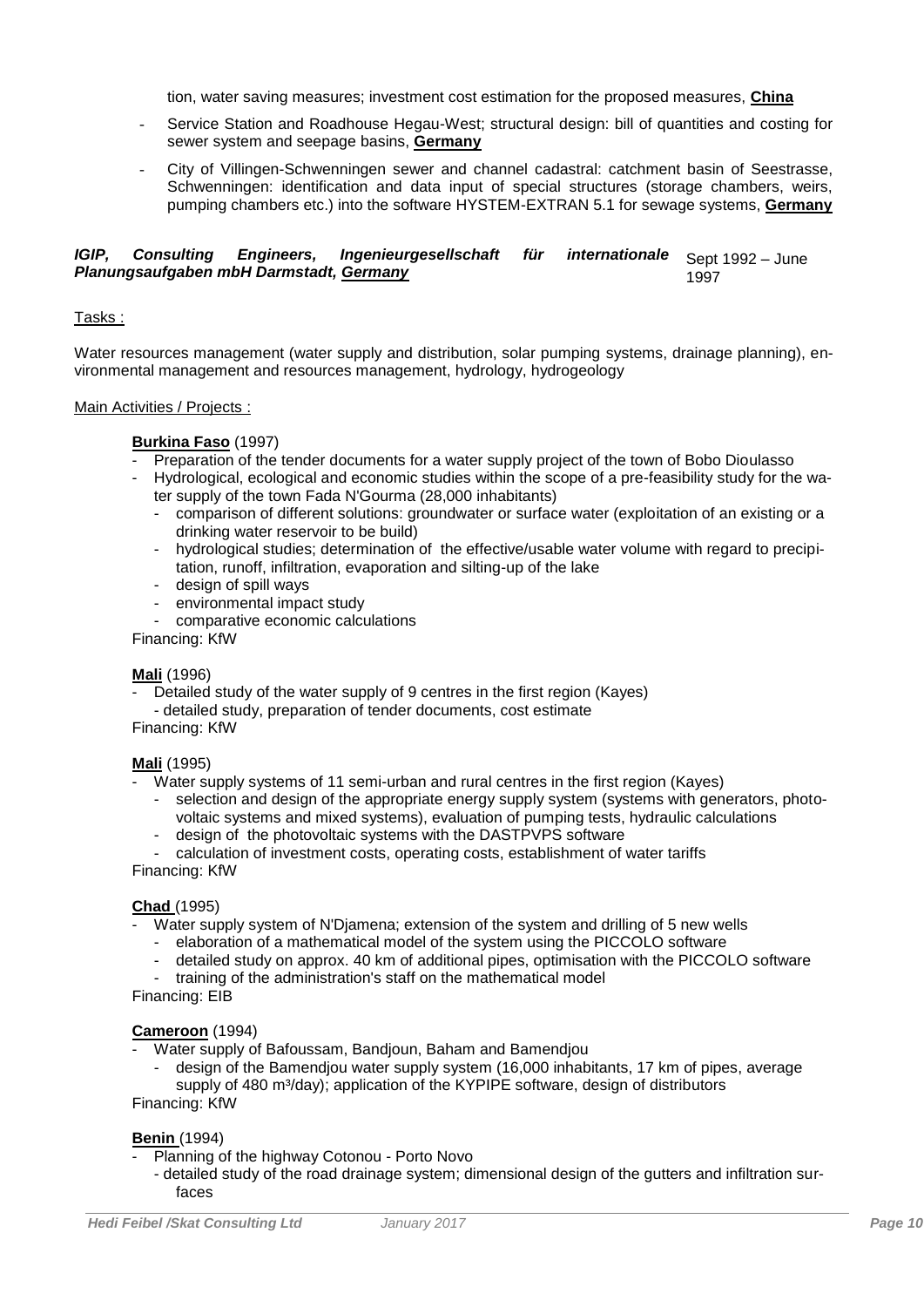- bill of quantities and cost estimation, preparation of tender documents Financing: KfW

# **Togo** (1994)

- Water supply of Sokodé: Installation of a hydrological measuring system for the determination of precipitation, potential evaporation and run-off as a basis for the dimensional design of a drinking water reservoir and its spill-way
	- planning, installation and control of the hydrological monitoring network
	- training of local surveying staff
	- implementation of run-off measurements
	- evaluation of the collected data

Financing: KfW

### **Germany** (1993)

- design of a rain retention reservoir in Mainz-Hechtsheim
	- application of a precipitation-runoff model for the dimensioning of a rain retention reservoir with regard to different planning options
	- analysis and evaluation of hydrological data (precipitation, infiltration etc.) and elaboration of the data basis for the dimensioning
- re-evaluation of the actual volume and forecast of the volume required in the future

Financing: Town of Mainz

### **Benin** (1993)

- Water supply for 14 rural centres
	- baseline survey (identification of basic data)
	- elaboration of a feasibility study
	- design of the systems

Financing: KfW

- Road construction works for the Cotonou Porto Novo road, hydrological study and elaboration of a road drainage scheme:
	- baseline survey (description and analysis of the actual geographical environment, i.e. relief, vegetation, urbanisation, climate, hydrology, geology, soils)
	- determination of the catchment areas as well as the run-off and infiltration rates
	- elaboration of a road drainage scheme (partial integration into the city's drainage system within the scope of the master plan)

Financing: KfW

# **Togo** (1993)

- Water supply of Tchamba
	- evaluation of hydrological and hydrogeological measurements for a detailed study on the natural groundwater recharge
	- control of the monitoring programme

Financing: KfW

# **Togo** (1992)

- Water supply of Sokodé
	- environmental impact assessment study for the construction of a reservoir providing drinking water for the town of Sokodé
	- survey on climate, hydrology, vegetation, land use, sanitary situation, water-borne diseases and the direct and indirect impacts of the envisaged construction of a barrage
	- elaboration of mitigation measures to avoid negative impacts of the project
	- assessment of the risks of erosion with regard to the silting-up of the lake; proposal of antierosive measures

Financing: KfW

#### **Rwanda** (1992)

Study for the water supply of 6 rural communities around Kigali; baseline survey: basic data collection (data for spring discharge, water quality, regions to be supplied); Financing: KfW